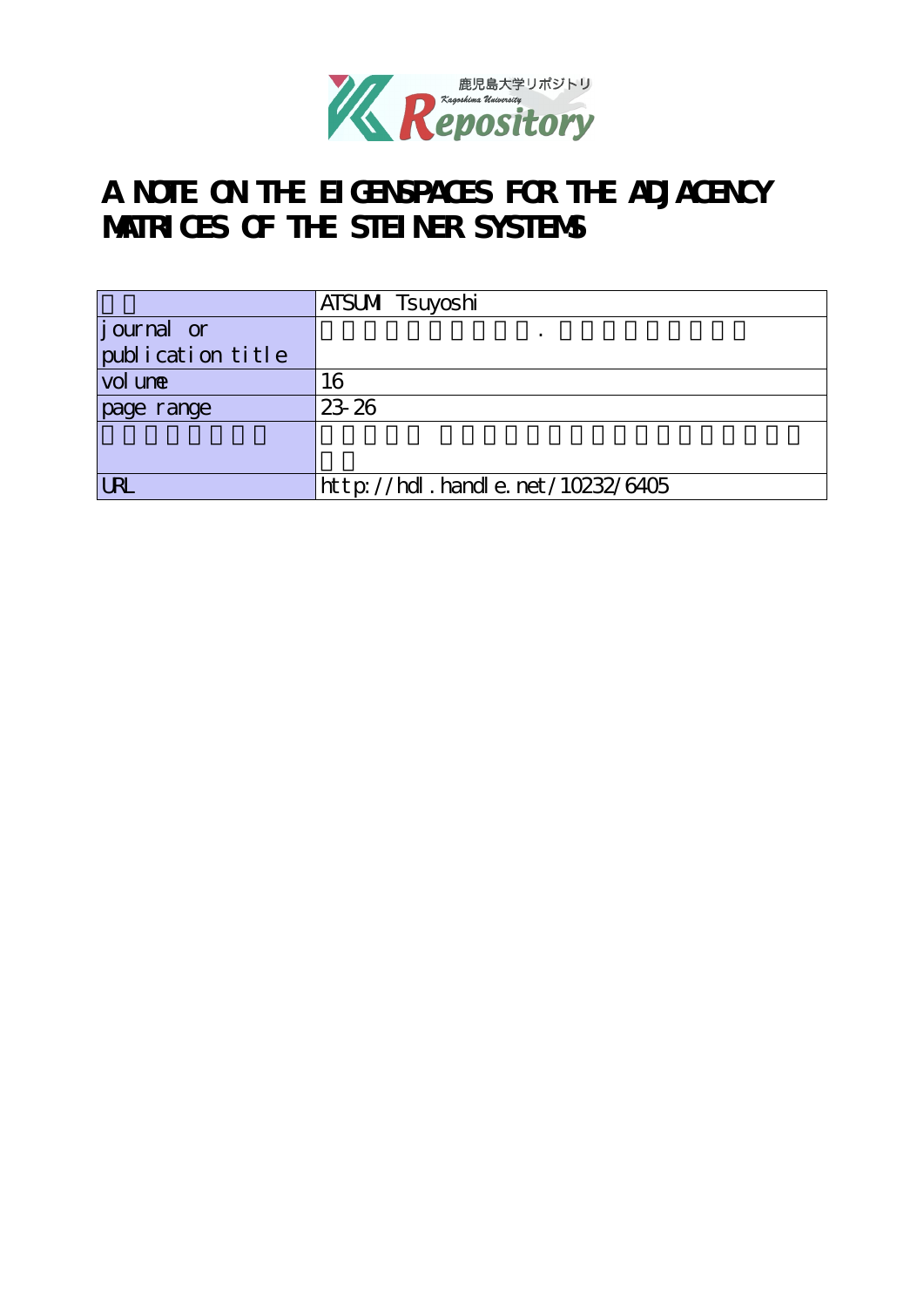# **A NOTE ON THE EIGENSPACES FOR THE ADJACENCY MATRICES OF THE STEINER SYSTEMS**

|                               | ATSUMI Tsuyoshi                           |
|-------------------------------|-------------------------------------------|
| journal or                    |                                           |
| $\mathrm{publ}$ ication title |                                           |
| vol une                       | 16                                        |
| page range                    | 23 26                                     |
|                               |                                           |
|                               |                                           |
| <b>LRL</b>                    | $ht$ p: //hdl. handle. net/10232/00012465 |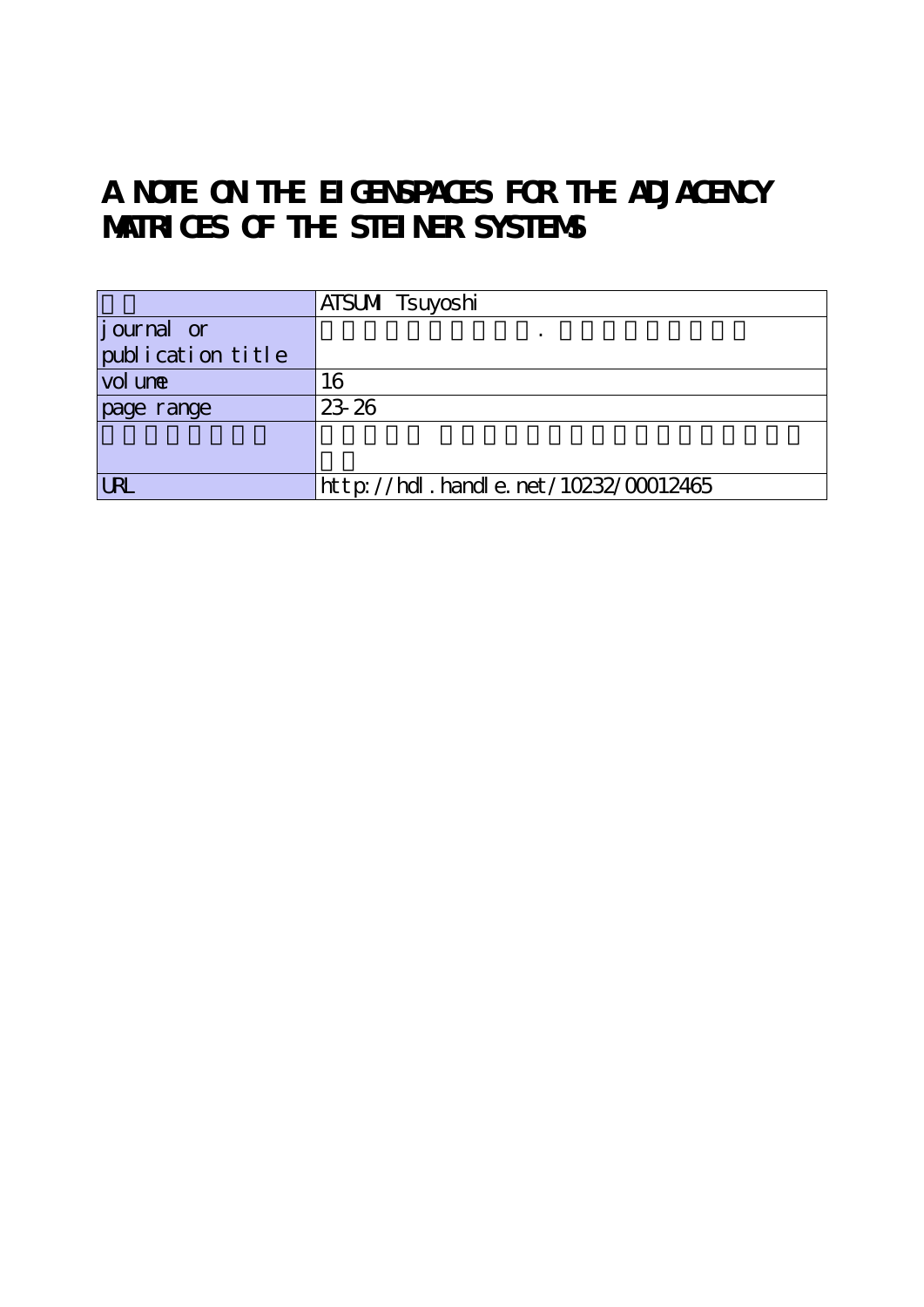Rep. Fac. Sci., Kagoshima Univ., (Math., Phys., & Chem.), No.16, p.23-26, 1983

# A NOTE ON THE EIGENSPACES FOR THE ADJACENCY MATRICES OF THE STEINER SYSTEMS

### By

# Tsuyoshi Atsumi\*

(Received September 7, 1983)

### 1. Introduction and Summary

Let v, k,  $\lambda$  and t be positive integers with  $v \ge k \ge t$  and let  $\lceil t/2 \rceil$  be s. Let P be a v-set  $\{\alpha_1, ..., \alpha_v\}$  and  $\Re$  a  $\lambda_0$ -set  $\{B_1, ..., B_{\lambda_0}\}$  (a collection of k-subsets of P). The elements of P will be called points and the elements of  $\mathcal{B}$  will be called blocks. (P,  $\mathcal{B}$ ) is defined to be a  $t-(v, k, \lambda)$  design if each  $t$ -subset of P is contained in exactly  $\lambda$  blocks. Let  $P_{(h)}$  be a set of h-subsets of P and  $P_h(i)(i=1, ..., {v \choose h})$  the elements of  $P_{(h)}$ . Let  $M_h$   $(h=0, ..., k)$ be the incidence matrix for  $(P, \mathcal{B})$  defined by

$$
M_h(P_h(i), B_j) = \begin{cases} 1 & \text{if } P_h(i) \subseteq B_j \\ 0 & \text{otherwise.} \end{cases}
$$

In order to state Yoshizawa's Proposition [5], we need the following row vector  $a_i$  $(i=1, ..., v)$ .  $a_i = (\beta_i(1), ..., \beta_i(\lambda_0))$ , the j-th coordinate  $\beta_i(j) = \begin{cases} 1 \\ 0 \end{cases}$ 1 if  $\alpha_i \in B_j$ otherwise. He proved that the real vector space spanned by  $a_i - a_j$  ( $1 \leq i, j \leq v$ ) is an eigenspace for

 $M_l^T M_l$  ( $l=0, ..., t-1$ ).

In this note we shall prove two propositions one of which is an extension of Yoshizawa's.

PROPOSITION 1.  $V_h = W_h$ , M<sub>h</sub> (see Cameron [1]) is an eigenspace for  $M_l^T M_l$  ( $l=0,\ldots, t-h$ ). PROPOSITION 2. Let  $(P, \mathfrak{B})$  be a  $t-(v, k, 1)$  design (i.e., Steiner system) such that for any block B of  $\mathfrak{B}$ , the set of points outside B, with blocks of the form  $B'$ - $(B \cap B')$  where B' is a block with  $|B \cap B'| = t-1$  is a 2-(v-k, k-t+1, c) design for some integer c. Then  $W_2, M_2$  is an eigenspace for the adjacency matrices of the Steiner system  $(P, \mathfrak{B})$ .

We shall use the same notations as in [1] and [3].

#### 2. Proof of Proposition 1

For *i*, *j*,  $n=0,..., [v/2]$ , define  $C_{ij}^n$  to be the matrix with rows indexed by the *i*-subsets of P, columns indexed by the j-subsets of P, and with  $(P_i(a), P_j(b))$  entry equal to 1 if  $|P_i(a) \cap P_i(b)| = n$ , and 0 otherwise.

We proceed in several steps to investigate  $(w_h M_h) M_i^T M_l$  for  $w_h \in W_{h,h}$ . Note that h

Department of Mathematics, Faculty of Science, Kagoshima University, Kagoshima, Japan.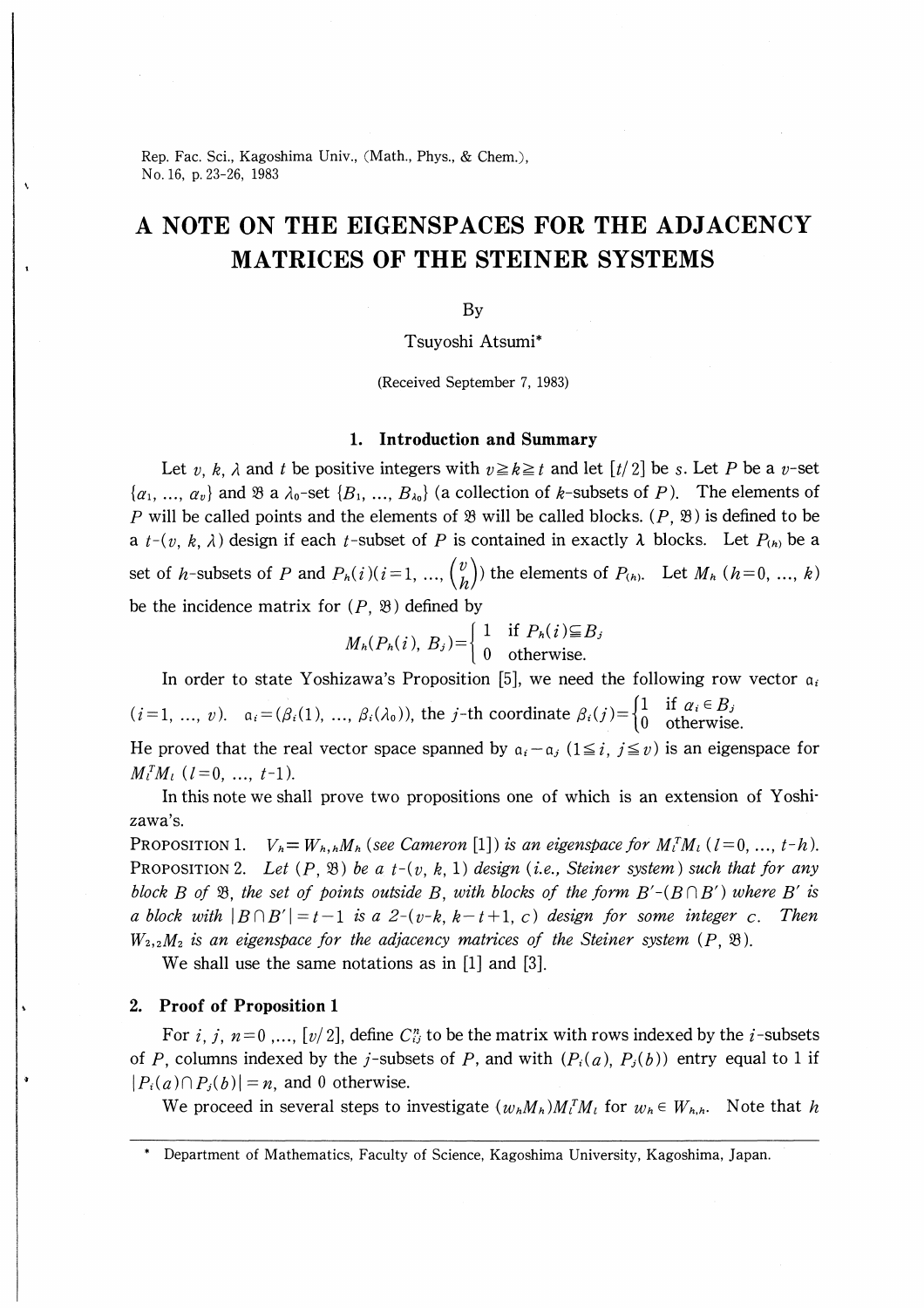$\leq l$  by Peterson's Theorem [3].

Step 1. We show that

$$
(1) \t M_h M_t^T = \sum_{j=0}^h \lambda_{h+t-j} C_{hl}^j.
$$

 $M_h M_l^T$  will be a matrix with rows indexed by the h-subsets of P and columns indexed by the *l*-subsets of P. If  $P_h(a)$  is an *h*-subset of P and  $P_l(b)$  is an *l*-subset of P, then  $(P_h(a))$ ,  $P_l(b)$  entry will be equal to number of blocks of  $\mathcal{B}$  which contain  $P_h(a) \cup P_l(b)$ . Thus, if  $|P_h(a) \cap P_l(b)| = j$ , the  $(P_h(a), P_l(b))$  entry is  $\lambda_{h+l-j}$ . Then

$$
M_h M_l^T = \sum_{j=0}^h \lambda_{h+j-l} C_{h\ell}^j.
$$

For *m*, *i*, define  $M_m^i$  to be the matrix with rows indexed by the *m*-subsets of *P*, columns indexed by the blocks of  $\mathfrak{B}$ , and with  $(P_m(a), B_b)$  entry equal to 1 if  $|P_m(a) \cap B_b|$  $|=i$ , and 0 otherwise. Note  $M_i = M_i^i$ .

Step 2. We show that

(2) 
$$
C_{hl}^{j}M_{l} = \sum_{p=1}^{h} {b \choose j} {k-p \choose l-j} M_{h}^{p}.
$$

 $C_h^i M_i$ , will be a matrix with rows indexed by the h-subsets of P and columns indexed by the blocks of  $\mathfrak{B}$ . If  $P_h(a)$  is an h-subset of P and  $B_b$  is a block, then  $(P_h(a), B_b)$  entry will be equal to the number of *l*-subsets of *P* which are contained by  $B_b$  and meet  $P_h(a)$ in exactly *j* points. Thus, if  $|P_h(a) \cap B_b| = p$ , then  $(P_h(a), B_b)$  entry is

$$
{p \choose j} {k-j \choose l-j}.
$$
  

$$
C_{h l}^{j} M_{l} = \sum_{p=j}^{h} {p \choose j} {k-p \choose l-j} M_{h}^{j}.
$$

Step 3. We show the following

LEMMA 1. If  $w_h \in W_h$ ,  $h$ , then  $w_h M_h^p = (-1)^{h-p} {h \choose p} w_h M_h$ .

Proof. Let the  $P_h(i)$ -coordinate of  $w_h$  be  $\gamma\{\alpha_1, ..., \alpha_h\}$ . Let the *i*-th coordinate of  $w_h M_h^p$ be  $n_B$  and let the *i*-th coordinate of  $w_h M_h^{p+1}$  be  $n'_B$ . We have

$$
n_B = \sum_{\{\alpha_1, \cdots, \alpha_p\}} \sum_{\{\alpha_{p+1}, \cdots, \alpha_h\}} \gamma \{\alpha_1, \ldots, \alpha_p, \alpha_{p+1}, \ldots, \alpha_h\}
$$
  
= 
$$
\sum_{\{\alpha_1, \cdots, \alpha_p\}} \frac{1}{h-p} \sum_{\{\alpha_{p+1}, \cdots, \alpha_{h-1}\}} \sum_{\alpha_h} \sum_{\alpha_h} \gamma \{\alpha_1, \ldots, \alpha_p, \alpha_{p+1}, \ldots, \alpha_{h-1}, \alpha_h\},
$$

where the sum  $\Sigma'$  is taken over all p-subsets of B and the sum  $\Sigma''$  is taken over all  $(h-p)$ subsets of  $Q-B$  and the sum  $\sum^{\prime\prime\prime}$  is taken over all  $(h-p-1)$ -subsets of  $Q-B$  and the sum  $\sum^{\prime\prime\prime\prime}$ is taken over all elements of  $Q-B\cup \{\alpha_{p+1},\ldots,\alpha_{h-1}\}$ . Since  $W_{h,h} = \{w \in W_h | wB_{h-1,h}^T = 0\}$ , it follows that for any  $\{\alpha_1, ..., \alpha_{n-1}\}\in P_{(n-1)}, \sum_{\alpha_k} r\{\alpha_1, ..., \alpha_{n-1}, \alpha_n\}=0$ , where the sum  $\Sigma$  is taken over all elements of  $Q - \{\alpha_1, ..., \alpha_{h-1}\}\$ . So

$$
n_B = -\frac{1}{h-p} \sum_{\{\alpha_{P+1},\dots,\alpha_{h-1}\}}^{\infty} \sum_{\{\alpha_1,\dots,\alpha_P\}}^{\infty} \sum_{\alpha_h}^{\infty} \gamma\{\alpha_1, \dots, \alpha_h\},
$$

where the sum  $\Sigma^{\circ}$  is taken over all elements of  $B - \{\alpha_1, ..., \alpha_p\}$ . By easy calcuation we have

24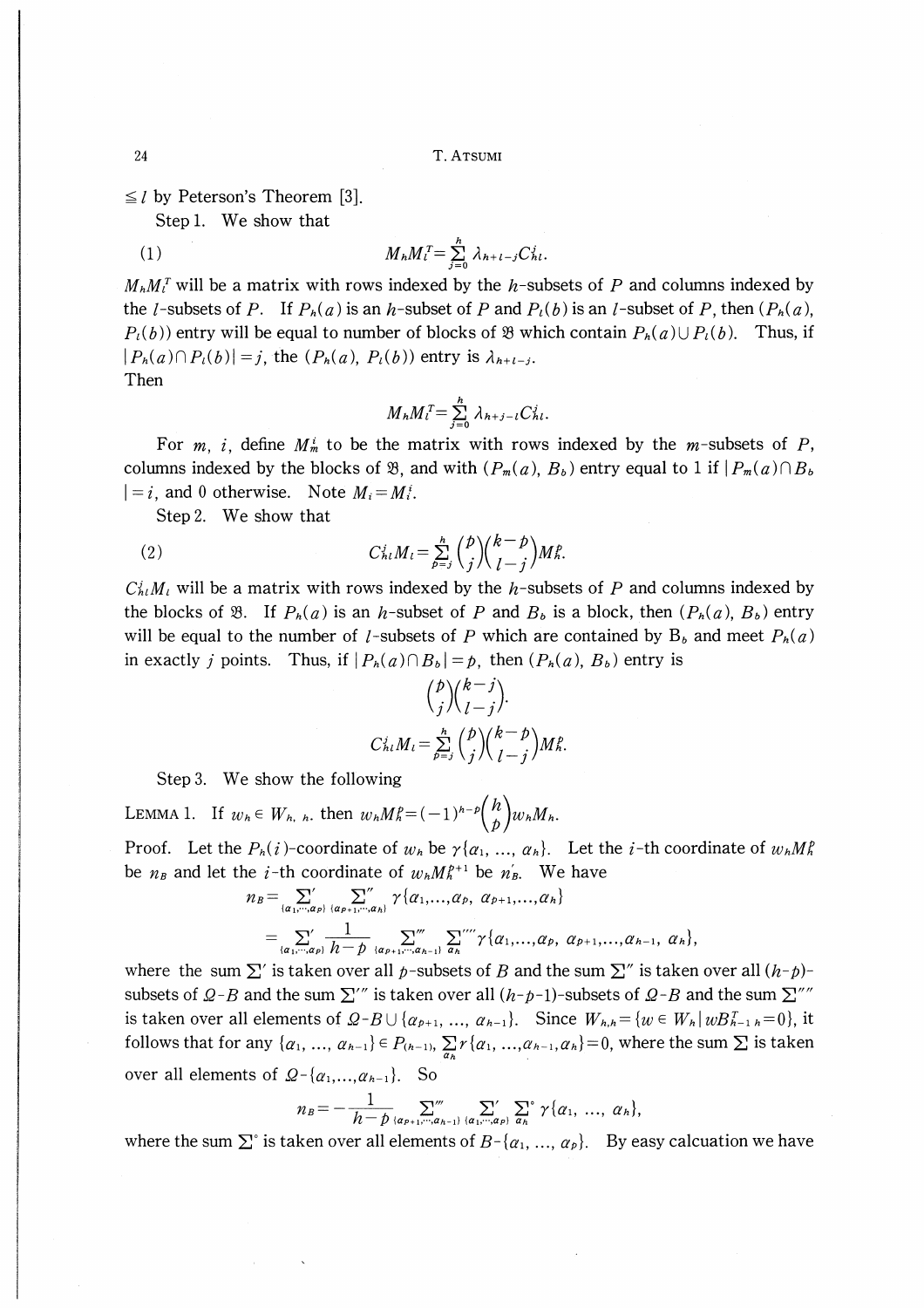Steiner systems

$$
n_B=-\frac{p+1}{h-p}n'_B.
$$

It follows that

$$
w_h M_h^p = -\frac{p+1}{h-p} w_h M_h^{p+1} = (-1)^{h-p} {h \choose p} w_h M_h.
$$

This completes the proof of Lemma 1.

Step 4. By  $(1)$ ,  $(2)$  and Lemma 1, we have

$$
(w_nM_n)M_t^T M_t = \sum_{j=0}^h \lambda_{h+t-j} \sum_{p=j}^h {p \choose j} {k-p \choose l-j} (-1)^{h-p} {h \choose p} w_n M_h \text{ for } w_h \in W_{h,h}
$$

In order to rewrite the above expression we need the following

LEMMA 2. 
$$
\sum_{p=j}^{h} {b \choose j} {k-p \choose l-j} (-1)^{h-p} {h \choose p} = (-1)^{h-j} {h \choose j} {k-h \choose l-h}.
$$

In this proof we use the combinatorial identity (see Riordan  $[4]$ ).

(3) 
$$
{n-p \choose m-p} = \sum_{k=0}^{\infty} (-1)^k {n-k \choose m} {p \choose k}.
$$

Since 
$$
\binom{p}{j}\binom{h}{p} = \binom{h}{j}\binom{h-j}{p-j}
$$
, we have  
\n $(-1)^{h-j}\sum_{p=j}^{h}\binom{p}{j}\binom{k-p}{l-j}(-1)^{h-p}\binom{h}{p} = (-1)^{h-j}\binom{h}{j}\sum_{p=j}^{h}\binom{h-j}{p-j}\binom{k-p}{l-j}(-1)^{h-p}$ .  
\nIf we get  $y = t$ , *i*, then we have

If we set  $r = p - j$ , then we have

$$
(-1)^{h-j}\sum_{p=j}^{h}\binom{p}{j}\binom{h-p}{l-j}(-1)^{h-p}\binom{h}{p}=\binom{h}{j}\sum_{r=0}^{h-j}\binom{h-j}{r}\binom{k-j-r}{l-j}(-1)^{r}.
$$

By (3), the right hand side of the above equation is equal to  $\binom{h}{j}\binom{k-h}{l-h}$ . We complete the proof of Lemma 2.

Now it follows that  $(w_nM_n)M_l^TM_l = \sum_{j=0}^h \lambda_{h+l-j}(-1)^{h-j} {h \choose j} {k-h \choose l-h} w_nM_h$  for  $w_h \in W_{h,h}$ . This completes the proof of Proposition 1.

*Remark.* Easily we can prove Proposition 1 by Peterson's Result [3]. Peterson's Result is the following.

RESULT. If  $w_h \in W_{h,h}$  and  $h < l$ , then  $w_h C_{hl}^i = (-1)^{h-j} {h \choose i} w_h B_{h,l}$ .

But it seems to me that this method does not apply to the proof of Proposition 2.

## 3. Application of Proposition 1 to Steiner systems

Let  $(P, \mathfrak{B})$  be a  $t-(v, k, 1)$  design (Steiner system  $S(t, k, v)$ ). Define  $A_i$  to be the adjacency matrix, corresponding to  $i$ : That is,  $A_i$  is the matrix with rows and columns indexed by blocks, and with  $(B_a, B_b)$  entry equal to 1 if  $|B_a \cap B_b| = i$  and 0 otherwise. Let *I* be the  $(\lambda_0, \lambda_0)$  identity matrix. Then we have

LEMMA 3. 
$$
M_l^T M_l = \sum_{h=l}^{t-1} {h \choose l} A_h + {k \choose l} I, \text{ for } l = 0,...,t-1.
$$

25